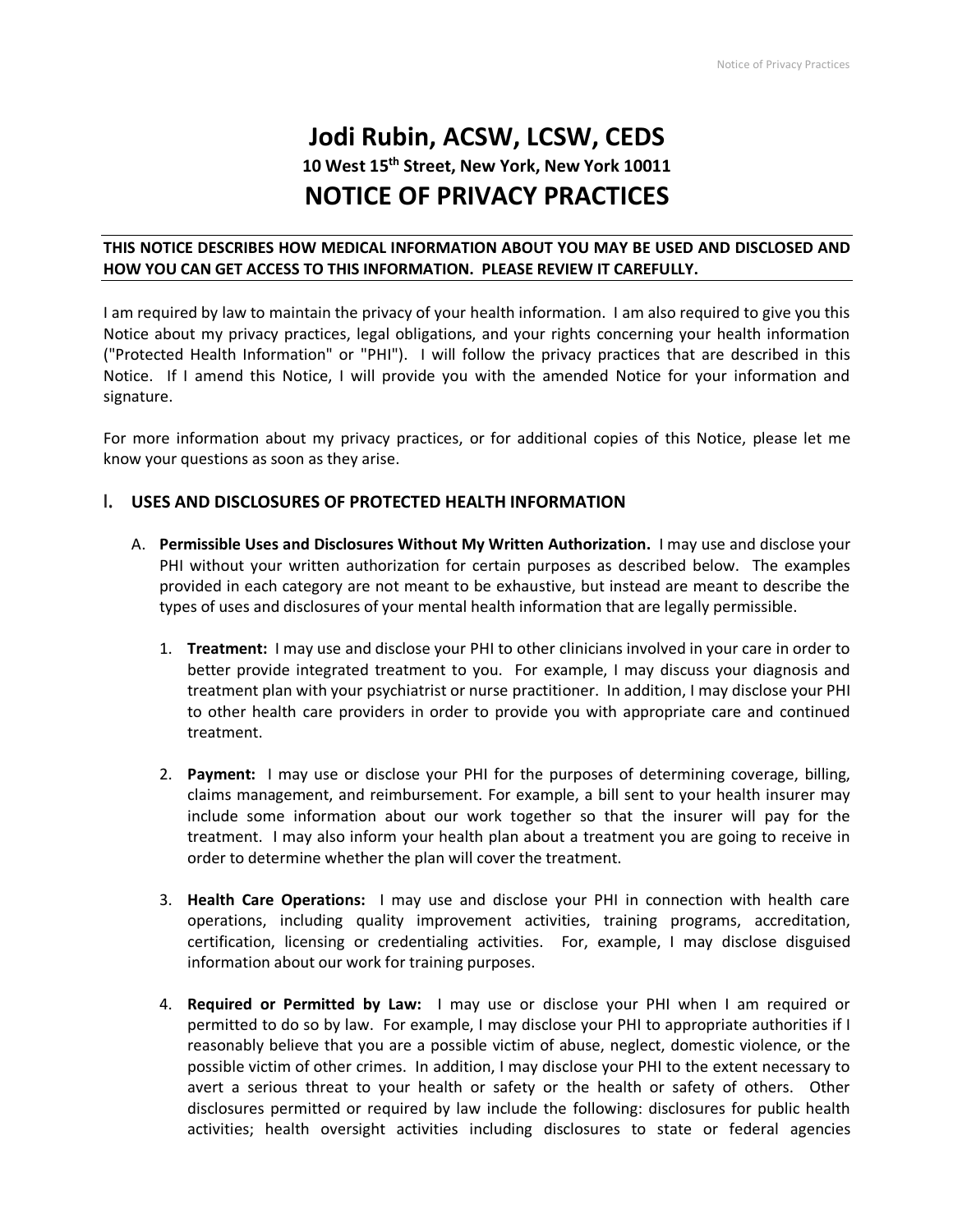authorized to access your PHI; disclosures to judicial and law enforcement officials in response to a court order or other lawful process; disclosures for research when approved by an institutional review board; disclosures for workers' compensation claims, and disclosures to military or national security agencies, coroners, medical examiners, and correctional institutions as authorized by law.

## **B. Permissible Uses and Disclosures That May Be Made Without My Authorization, But For Which You Have An Opportunity to Object.**

- 1. **Fundraising:** I may use your PHI to contact you in an effort to offer you new services. I may also disclose PHI to any foundation with which I am connected so that the foundation may contact you in an effort to raise money for its operations. Any fundraising communications with you will include a description of how you may opt out of receiving any further fundraising communications.
- 2. **Family and Other Persons Involved in Your Care.** I may use or disclose your PHI to notify or assist in the notification of (including identifying or locating) your personal representative, or another person responsible for your care, location, general condition, or death. If you are present, then I will provide you with an opportunity to object prior to such uses or disclosures. In the event of your incapacity or emergency circumstances, I will disclose your PHI consistent with your prior expressed preference, and in your best interest as determined by my professional judgment. I will also use my professional judgment and my experience to make reasonable inferences of your best interest in allowing another person access to your PHI regarding your treatment with me.
- 3. **Disaster Relief Efforts.** I may use or disclose your PHI to a public or private entity authorized by law or its charter to assist in disaster relief efforts for the purpose of coordinating notification of family members of your location, general condition, or death.

#### C. **Uses and Disclosures Requiring Your Written Authorization.**

- 1. **Psychotherapy Notes.** I will not disclose the records of our work that I keep separate from the medical record for my personal use, known as psychotherapy notes, except as permitted by law.
- 2. **Marketing Communications; Sale of PHI.** I must obtain your written authorization prior to using or disclosing your PHI for marketing or the sale of your PHI, consistent with the related definitions and exceptions set forth in HIPAA.
- 3. **Other Uses and Disclosures.** Uses and disclosures other than those described in this Notice will only be made with your written authorization. For example, you will need to sign an authorization form before I can send your PHI to your life insurance company or to your attorney. You may revoke any such authorization at any time by providing me with written notification of such revocation.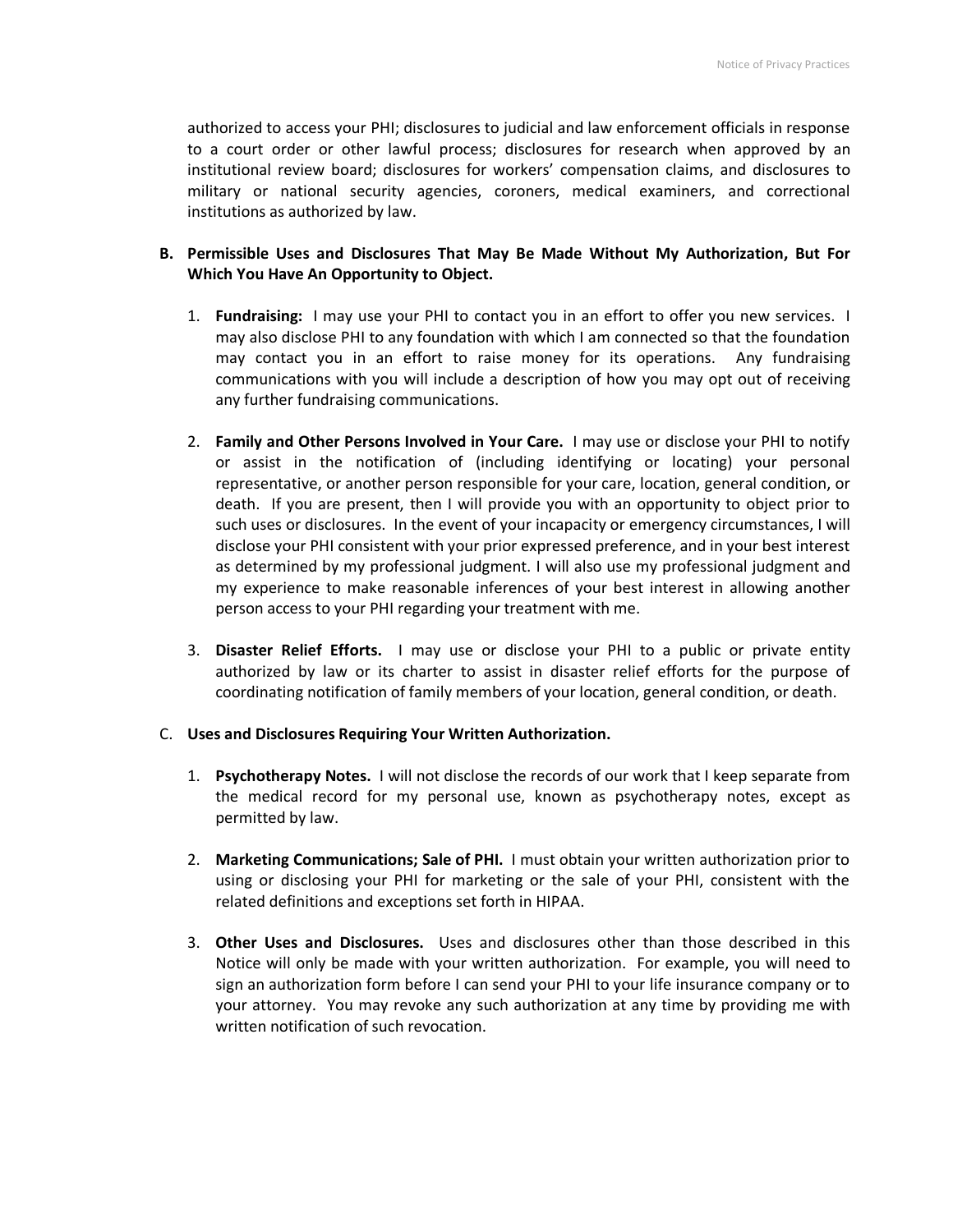#### II. **MY INDIVIDUAL RIGHTS**

- A. **Right to Inspect and Copy.** You may request access to your medical records and billing records maintained by me in order to inspect and request copies of the records. All requests for access must be made in writing. Under limited circumstances, I may deny access to your records. I may charge a fee for the costs of copying and sending you any records requested.
- B. **Right to Alternative Communications.** You may request, and I will accommodate, any reasonable written request for you to receive your PHI by alternative means of communication or at alternative locations.
- C. **Right to Request Restrictions.** You have the right to request a restriction on your PHI that I use or disclose for treatment, payment or health care operations. You must request any such restriction in writing addressed to **[LCSW Name and Contact Information]**. I am not required to agree to any such restriction you may request, except if your request is to restrict disclosing your PHI to a health plan for the purpose of carrying out payment or health care operations, the disclosure is not otherwise required by law, and the PHI pertains solely to a health care item or service which has been paid in full by you or another person or entity on your behalf.
- D. **Right to Accounting of Disclosures.** Upon written request, you may obtain an accounting of disclosures of your PHI made by me in the last six years, subject to certain restrictions and limitations.
- E. **Right to Request Amendment:** You have the right to request that I amend your PHI. Your request must be in writing and should explain why the information should be amended. I may deny your request under certain circumstances.
- F. **Right to Obtain Notice.** You have the right to obtain a paper copy of this Notice by submitting a request to **[LCSW Name and Address]** at any time.
- G. **Right to Receive Notification of a Breach.** I am required to notify you if I discover a breach of your unsecured PHI, according to requirements under federal law.
- H. **Questions and Complaints.** If you desire further information about your privacy rights or are concerned that I have violated your privacy rights, please contact me at **[LCSW Phone Number]**. You may also file a written complaint with the Director, Office for Civil Rights of the U.S. Department of Health and Human Services. I will not retaliate against you if you file a complaint.

#### **III. EFFECTIVE DATE AND CHANGES TO THIS NOTICE**

- A. Effective Date. This Notice is effective on \_\_\_\_\_\_\_\_\_\_\_\_\_\_\_\_\_\_\_\_\_\_\_\_\_\_\_\_\_\_\_\_\_
- B. Changes to this Notice. I may change the terms of this Notice at any time. If I change this Notice, I may make the new notice terms effective for all PHI that I maintain, including any information created or received prior to issuing the new notice. If I change this Notice, I will post the revised notice in the waiting area of my office and on my website at jodirubintherapy.com. You may also obtain any revised notice by asking me directly.